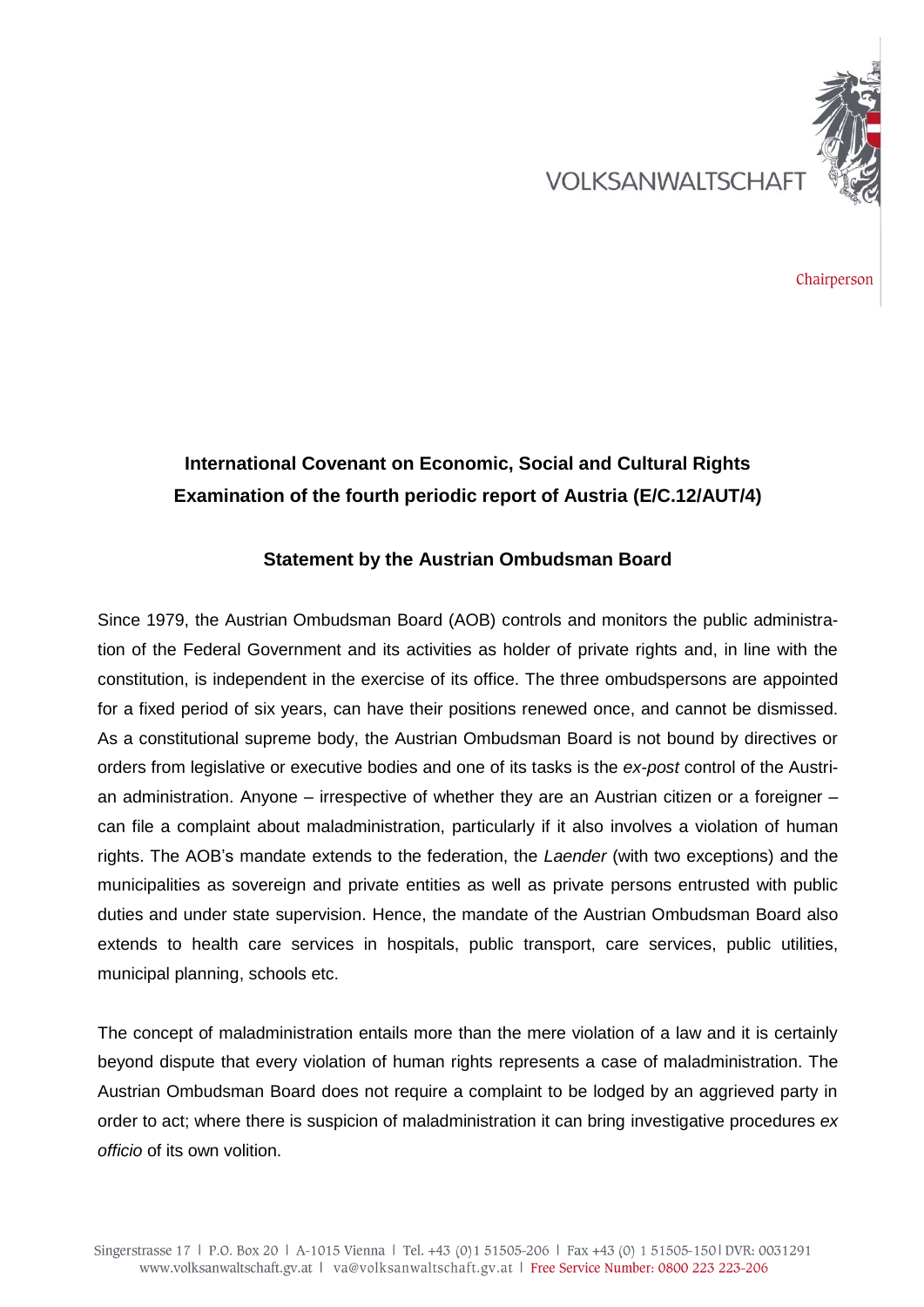On 1 July 2012 the Austrian Ombudsman Board received a further constitutional mandate to undertake preventive monitoring and control. To further the protection of human rights, it took on the role of an independent authority in accordance with Art. 16 (3) of the Convention on the Rights of Persons with Disabilities (CRPD) and of the National Prevention Mechanism in accordance with Art. 3 and 4 of the Optional Protocol to the Convention against Torture and Other Cruel, Inhuman or Degrading Treatment or Punishment (OPCAT).

The Austrian Ombudsman Board can visit and investigate places of detention as well as facilities and programmes for persons with disabilities at any time, independently and without prior arrangement. Such institutions include, for example, prisons, correctional institutions, barracks, retirement and nursing homes, assisted group homes, institutions and facilities for persons with disabilities, hospitals and psychiatric departments, children's and youth welfare institutions, kindergartens and schools. To this end the AOB has established six Commissions of a pluralist make up. These Commissions report their findings to the ombudspersons and make suggestions for improvement serving to ensure that human rights are guaranteed.

The Commission's members' rights to investigate are comprehensive. They have right of access to all rooms and areas of the institutions and facilities they visit, can examine all documentation and hold conversations with inhabitants, patients, family members and employees of the institutions in a protected, non-coercive and anonymous atmosphere. In the framework of preventive and *ex-post* control or procedures, the Austrian Ombudsman Board has a comprehensive right to obtain information from responsible parties, to examine files and to question all individuals involved. No administrative body may invoke official secrecy in dealings with the Austrian Ombudsman Board. At the same time all involved parties are given the opportunity to hold confidential talks with the Austrian Ombudsman Board.

In addition to the six Commissions, the Austrian Ombudsman Board has established a Human Rights Advisory Council that advises the AOB on determining investigative focal points and investigative standards, as well as prior to issuing determinations of maladministration and recommendations. Its members were nominated both by the federal ministries and by NGOs and can draw on a wide base of scholarly and practical experience.

Should the results of investigations raise concerns regarding the upholding of human rights, the ombudspersons invite the supervisory authority or the responsible supreme administrative bodies to respond. After the conclusion of an investigative proceeding, maladministration can be noted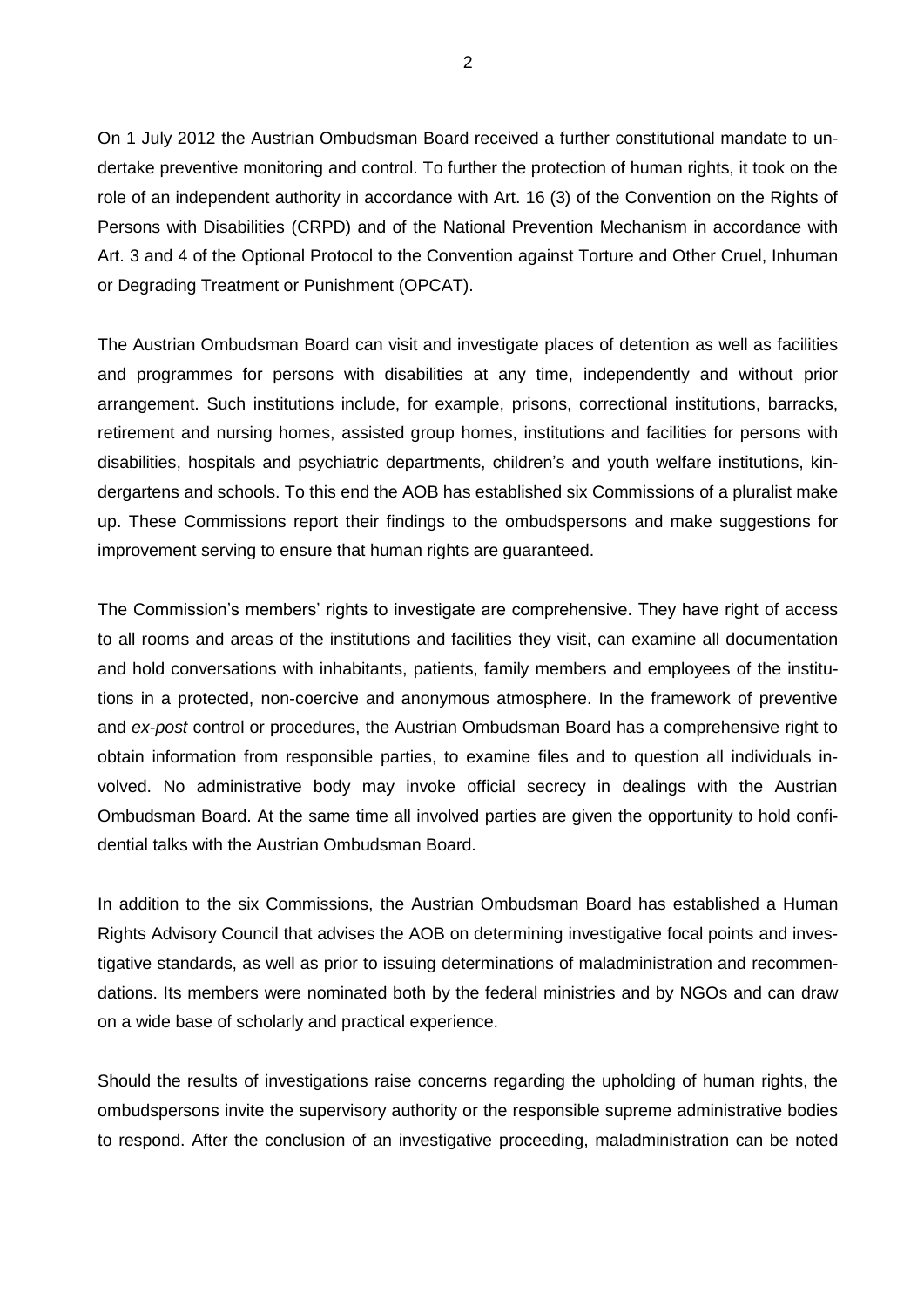officially and reported publically to the National Council or the Diets (with the exception of Vorarlberg). The Austrian Ombudsman Board also appears as a guest in a weekly television programme of the Austrian state broadcaster in which it discusses its work with representatives of various authorities.

The Austrian Ombudsman Board is supported in establishing its preventive activities for the protection and promotion of human rights by experts from the Council of Europe, who are also on hand as trainers.

Generally speaking, the Austrian Ombudsman Board can not only note cases of maladministration but also make recommendations to the supreme administrative bodies, apply to set deadlines for procedures, report to the National Council, the Federal Council and the Diets (with two exceptions), make applications to the Constitutional Court, issue statements on bills and draft ordinances, advise on amendments to or the passing of laws and report to human rights institutions such as the UN committees or the European Committee for the Prevention of Torture and Inhuman or Degrading Treatment or Punishment (CPT).

Apart from the Human Rights Advisory Council, the Austrian Ombudsman Board maintains close cooperation with civil society. Due to the possibility of largely informal contact with citizens, in many cases non-governmental organisations (NGOs) approach the AOB and provide information, suggest/recommend investigative procedures and represent individual complainants.

The independence of the Austrian Ombudsman Board was confirmed, for example, in the report of the European Commissioner for Human Rights on Austria, and the European Union Agency for Fundamental Rights stressed in its report on Austria that the Austrian Ombudsman Board is an institution with a fixed mandate to protect and promote human rights.

The situation in Austria with regard to economic, social and cultural rights is discussed in greater detail below.

## **The situation in Austria:**

It must be noted that social human rights are for the most part without constitutional status in Austria. This is due to the fact that the wording of the Federal Constitutional Law goes back to 1920, making the original constitutional text one of the oldest in Europe. In recent decades there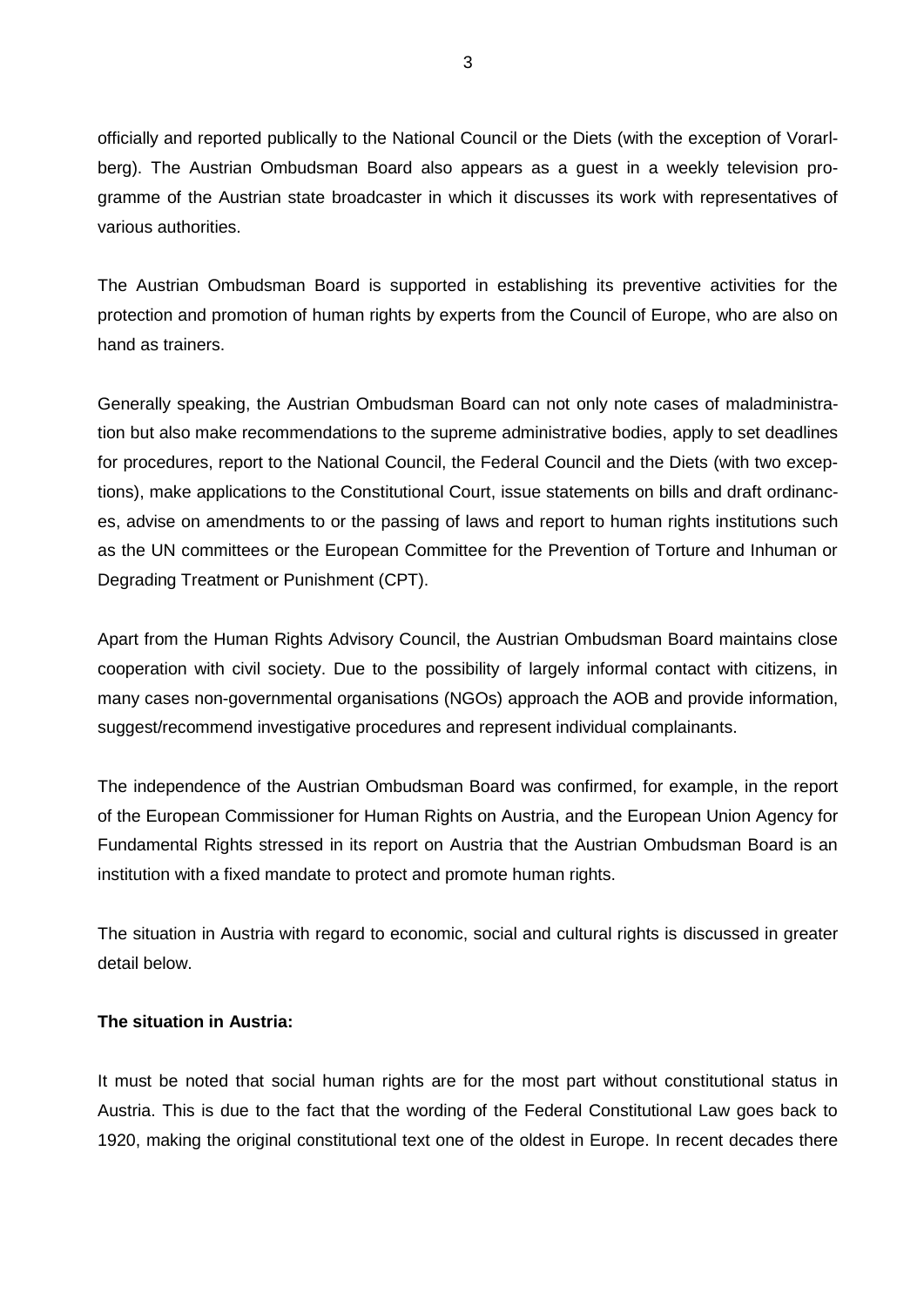have repeatedly been campaigns to establish social rights in the constitution; however, they have all failed. The Austrian law-makers did not opt for a solution on the level of constitutional law but opted for a solution on the level of general federal laws or laws of the *Laender* for the provision of social rights. This was due to matters of law enforcement, among others. However, with regard to placing social human rights on an equal footing with civil and political human rights, the Austrian Ombudsman Board advocates the addition of social human rights to the Constitution.

In this context the Austrian Ombudsman Board also stresses that it advocates the signing and ratification of the UN Optional Protocol to the International Covenant on Economic, Social and Cultural Rights, in which the possibility of complaints procedures for individuals or persons is set out as a standard.

Some problematic areas regarding the realisation of the UN Covenant are outlined below. The Austrian Ombudsman Board stresses, however, that a large part of its work concerns economic, social and cultural rights and that an exhaustive representation of all the relevant areas is not possible here. The AOB thus attempts to mention the most important points. Since several of the topics overlap, the findings are not structured according to individual rights but according to subject matter. Likewise, the omission of an area does not imply that it should be considered beyond criticism.

#### **Needs-based minimum benefit system:**

In 2011 193,276 people drew from the needs-based minimum benefit system (social welfare). That means an increase of 16,208 people on the figures for 2010. The amount of women drawing benefits stood at 40%, men 33% and children 27%, most of the recipients of benefits living on their own. Due to the federal structure of Austria's needs-based minimum benefit system, the securing of livelihood is regulated differently across the individual *Laender* and the provision of financial assistance for people living in poverty varies according to each *Land* despite the level of need being the same. As a first step, uniform minimum standards were at least agreed by the federal government and the *Laender*. However, there are still variations in the level of benefits provided, and this is difficult to comprehend for those affected.

In disregard of the agreements concerning minimum standards, one *Land* has introduced the concept of *Angehoerigenregress*, stipulating that if the parents and/or the children of the person receiving benefits are obliged to provide maintenance, they must compensate social welfare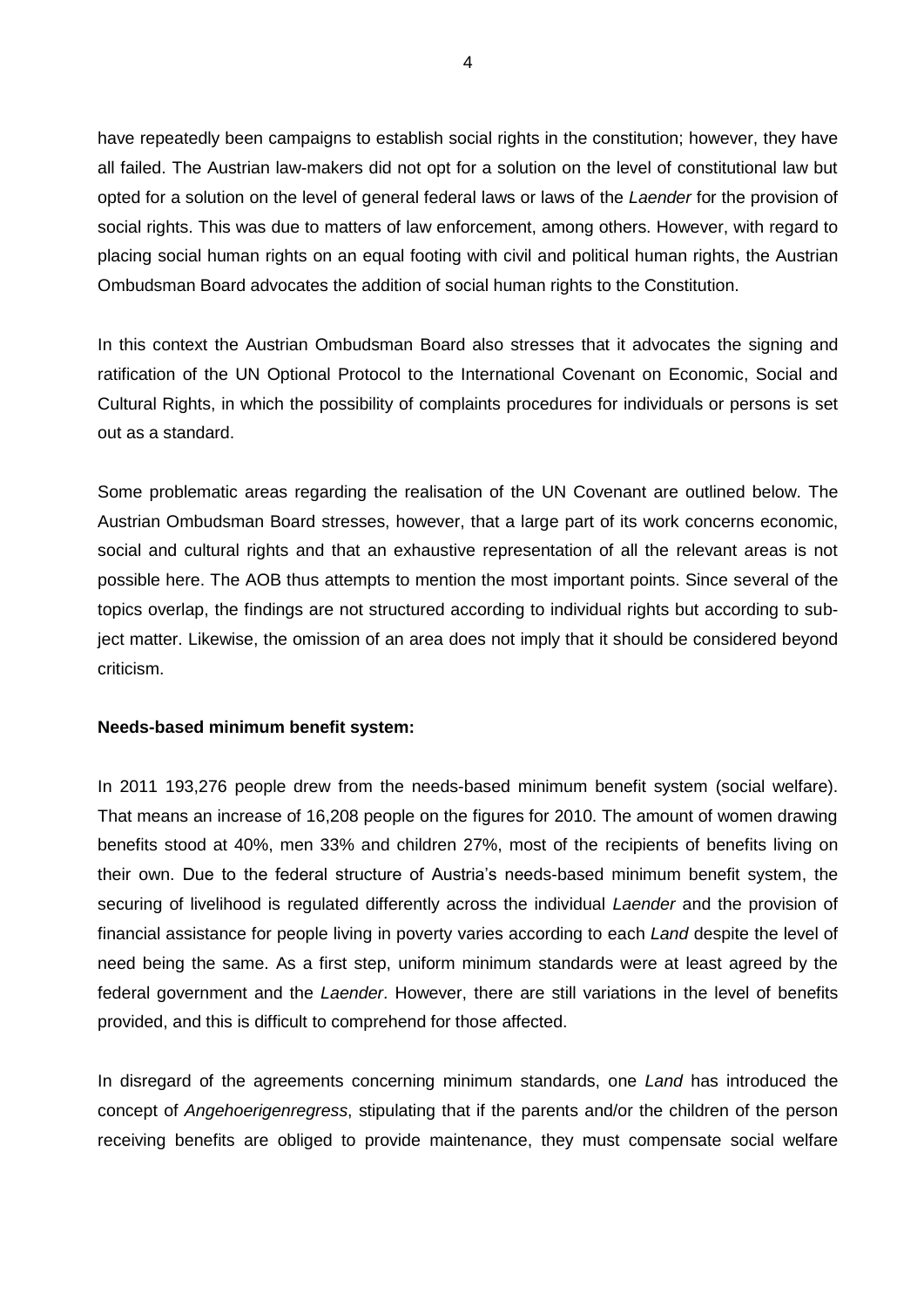authorities for any minimum benefit or social welfare payments. The Austrian Ombudsman Board is deeply critical of this.

An examination of the education of those receiving benefits shows that at the end of September 2012, benefits were drawn by 23,214 persons educated up to school-leaving age and by only 924 persons with an academic education. The question also arises whether the steadily increasing number of people with an extremely low income, who, moreover, almost always have a low level of education, is increasingly relying on the needs-based benefits system as a partial means of income. Such a development would certainly be worrying. The AOB thus considers it expedient to establish through investigations to what extent structural problems in the labour market and schools are being concealed through the needs-based minimum benefit system in order to present decision-makers a basis for their decisions concerning areas fundamental to the future development of our society. A study from 2011 showed that in many cases receivers of needsbased minimum benefit are essentially capable of work, but for a variety of reasons are not "job ready". Further studies examining the underlying reasons on a national basis are required.

At the same time, the Austrian Ombudsman Board is highly critical of the tendency for people with disabilities to be financially disadvantaged in relation to other recipients of needs-based minimum benefits. This occurs because the calculation of the minimum standards includes welfare benefits that are supposed to cover the greater need caused by the recipient's disability. In one *Land*, an amendment is being put forward that envisages reducing the minimum standards for adults with disabilities by 25%. The Austrian Ombudsman Board vehemently opposes this proposal.

Moreover, the Austrian Ombudsman Board continues to observe calculation errors, excessively long processing or delays in payments in the provision of needs-based minimum benefits. This is far from ideal given the precarious situation of the persons affected, many of whom are not aware of their legal entitlements. The needs-based minimum benefits system should eradicate hardship and prevent its development. When it comes to social welfare law, it thus should be considered a core task of law enforcement to ensure that applications and appeals are dealt with as swiftly as possible.

#### **Care:**

People who require on-going care are entitled to a lump-sum care and nursing allowance. This should partially cover the costs of care-related additional expenditure. The aim is to provide peo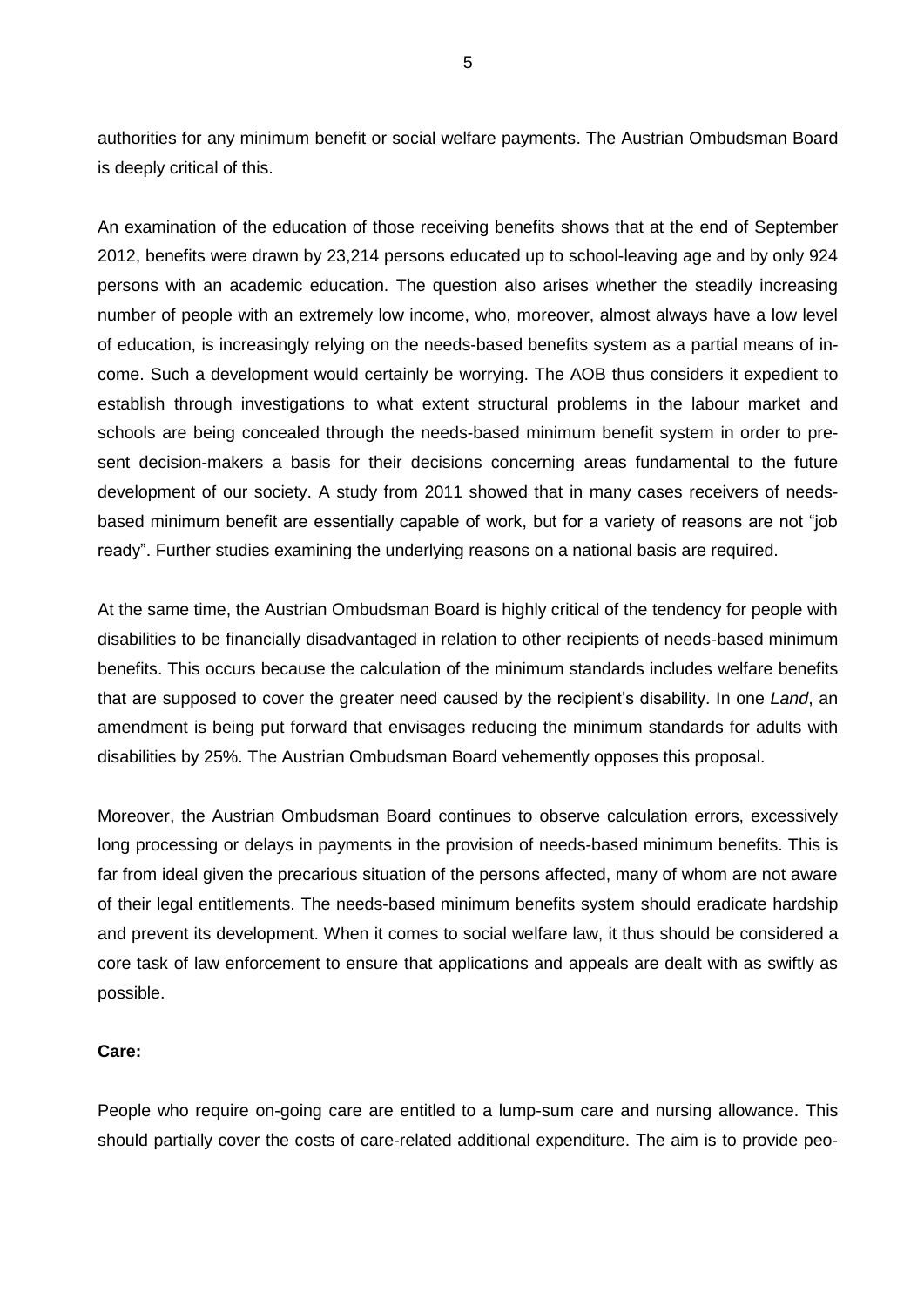ple dependent on care a certain level of independence, the opportunity to remain longer in their own homes and to live a life that is as self-determined as possible. However, the care and nursing allowance has not been adjusted for many years and therefore serves its purpose less and less.

Additionally, persons dependent on care living in nursing homes in Austria have to contribute to the cost of the care they receive. Principally, this involves using the current earnings – including the care and nursing allowance – and the assets of the person receiving care. If that does not cover the costs of staying in a home, in one *Land* the children, parents and spouse of the person receiving care are also obliged to contribute financially in accordance with their financial means. The Austrian Ombudsman Board is highly critical of this approach to recovering care and nursing costs.

#### **Work for persons with disabilities:**

There are approximately 20,000 persons with disabilities working in Austria in the context of occupational therapy. This form of work does not have the status of gainful employment; rather it is a method of working with persons with disabilities. The persons with disabilities working in these workshops do not receive wages for their work. Instead, in the majority of cases they receive a very small amount of pocket money – even though some institutions can generate surplus revenues. Furthermore, in some cases pocket money is not received in its entirety by the persons with disability, but by their parents. The Austrian Ombudsman Board sees in this low remuneration the very real danger of the exploitation of persons with disabilities who are thereby unable to pay into an independent old-age pension scheme. For the AOB there is no question that work performed must be remunerated according to its actual value and there must be equal pay for equal work. Additionally, the fact that there are no alternatives to working in institutions solely for persons with disabilities or to transitioning from school to such an institution is not in line with Article 27 of the UNCRDP (the equal right to work and employment) and is also in violation of the International Convention on Economic, Social and Cultural Rights.

Persons with disabilities only have accident insurance for these activities. Protection in the form of health insurance is normally provided on the basis of other types of claims (co-insurance, minimum benefit system etc.). Persons with disabilities undertaking this form of employment cannot claim from the public pension scheme. The right to claim from the title of a public pension scheme is so important because the welfare regime immediately demands any savings from pocket money, small inheritances and wages earned through marginal employment etc. that exceed the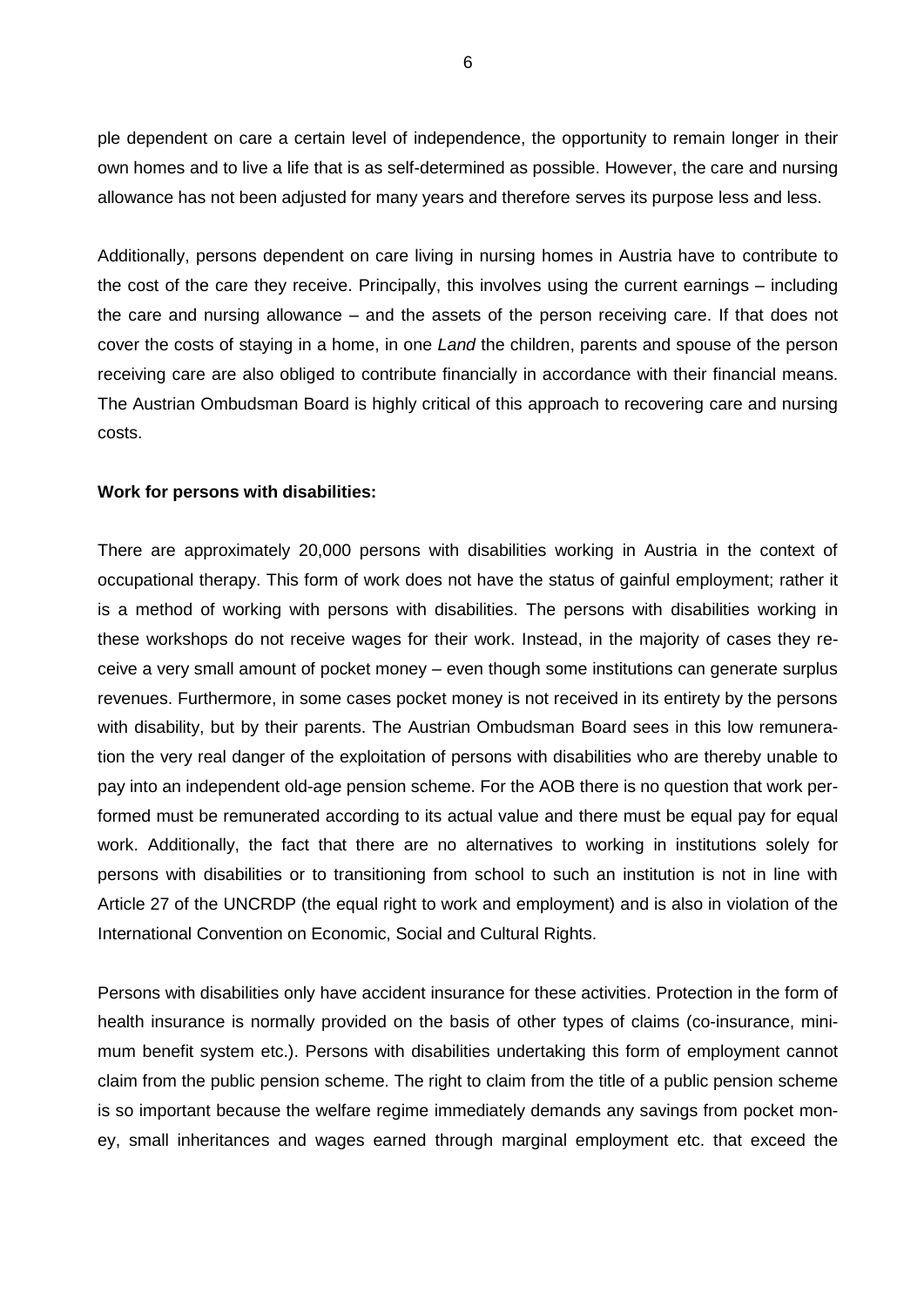amount deemed untouchable assets in order to cover costs. This means that persons with disabilities who receive transfer payments such as minimum benefits can never improve their living conditions through their own efforts.

But persons with disabilities also encounter difficulties or are unduly disadvantaged in their attempts to pursue employment in the regular labour market. Persons with disabilities attempting to gain employment in the general labour market irrevocably lose their entitlement to transfer payments. Any attempt to work in the free labour market thus entails a great deal of risk.

And according to Austrian insurance law, even if a person with prior occupational disability pursues employment and takes out self-insurance in the form of health insurance or pension insurance (since there is no compulsory insurance), the services received from this self-insurance are not taken into consideration if he or she claims a disability pension. That is, in order to claim a disability pension (as opposed to an old-age pension), persons with prior occupational disability have to have worked for ten years in the primary labour market to have a chance of permanently securing their livelihood independent of their family status or their family's financial means.

In contrast, employees who enter the labour market fully able to work and subsequently become permanently unable to work can claim a disability pension after as little as five years' compulsory insurance.

A further problem is the fact that orphans' pensions are only provided beyond the policy holder's eighteenth birthday if the holder pursues certain training or has a prior disability. Persons with disabilities who do not wish to be categorised as having prior occupational disability, try to participate in the general labour market and pursue specific training tailored to their disabilities run the risk of not receiving the same support in the form of an orphan pension as non-disabled persons in the same position would. A concrete definition of what constitutes a school education fulfilling the requirements for claims, including those made after the age of eighteen, is not outlined by the relevant law.

#### **Work and accommodation for asylum seekers:**

The Austrian Ombudsman Board also considers the situation of asylum seekers with regard to economic, social and cultural rights to be problematic. In the course of several investigative proceedings the Austrian Ombudsman Board has recognised that the reception conditions for asylum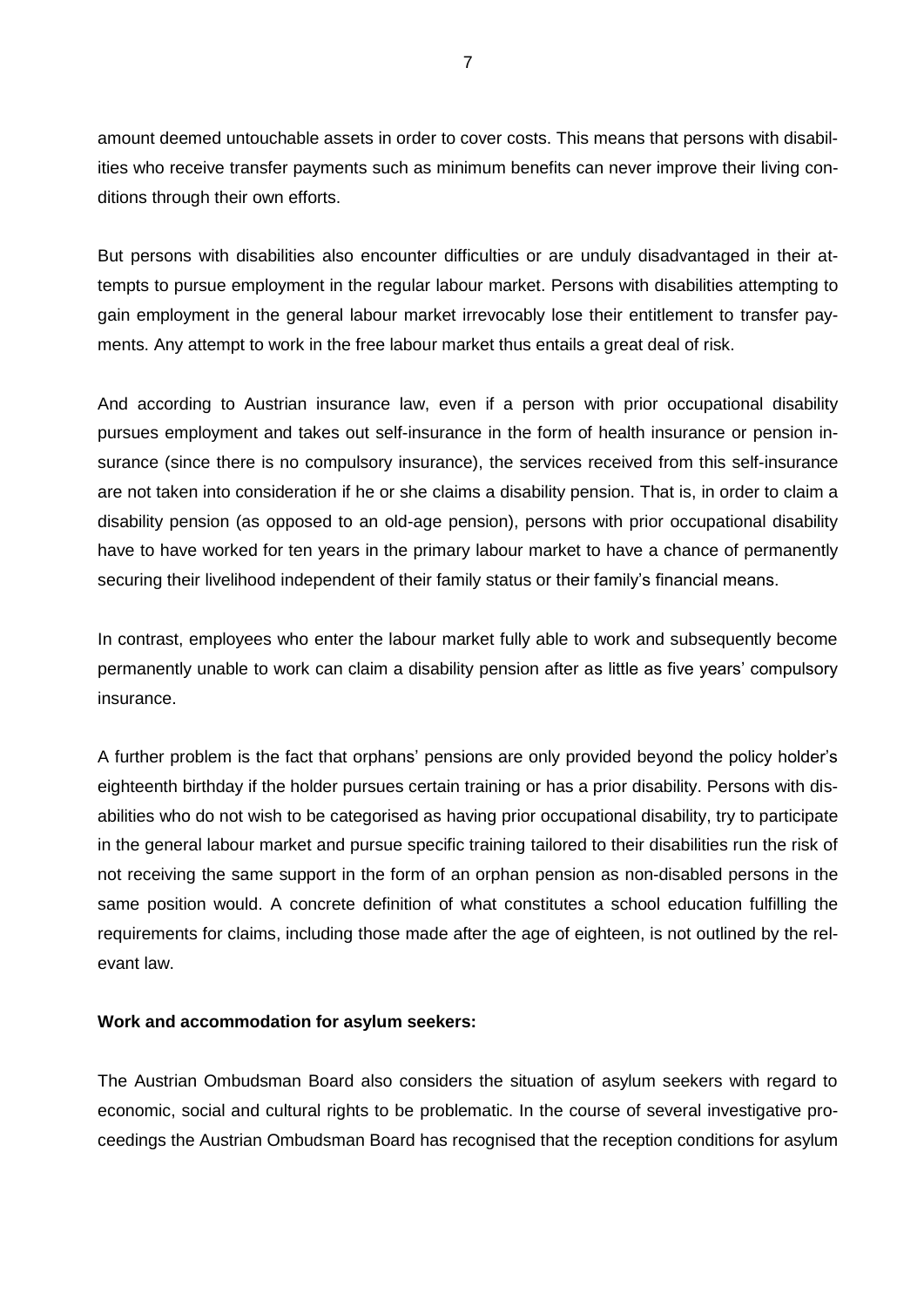seekers are insufficient and in some cases in violation of the basic principles of human rights. In several cases the accommodation of asylum seekers in organised premises for housing applicants (in contrast to private flats chosen by the asylum seeker) is insufficient with regard to infrastructure, hygiene, provisions, psychological support and access to education. The Austrian Ombudsman Board also considered the opportunities for asylum seekers to lodge complaints or assert their (human) rights to be inadequate. The situation varies, however, between *Laender*. The federal structure of Austria and the partial obligations of the *Laender* to provide basic social services mean that it is crucial that uniformly binding standards are developed.

The reception conditions are also inadequate regarding the provision of private (individual) accommodation chosen by asylum seekers. They receive a capped allowance covering food, rent, clothing and pocket money that remains far below the minimum subsistence level (minimum income) as set out by the law-makers for Austrians and residence permit holders (except for asylum seekers). Particularly the services offered to minors, especially for food, are insufficient. Since the minimum existence level represents a minimum standard for human life and since human rights are universal, egalitarian and indivisible, the Austrian Ombudsman Board considers it necessary to adjust the system of reception conditions in accordance with the needs-based minimum benefit system.

Apart from these issues, the Austrian Ombudsman Board considers it to be imperative from a human rights perspective that asylum seekers are given the opportunity to earn their livelihood through employment. Asylum seekers have no access to the labour market during proceedings for admission to the asylum proceedings and for the first three months after admission to the asylum proceedings. Thereafter, while they theoretically have access to the labour market, in practice this is extremely restricted. These opportunities exist for a limited time only, being restricted to harvest and seasonal work subject to fixed quotas: The work is only available if no Austrians or foreigners with access to the labour market are prepared to do it, or if it involves non-profit activities that are rewarded with a merely nominal sum. If asylum seekers find employment in spite of the many obstacles placed before them, their income is deducted from the amounts provided under the reception conditions or they are released from those services. This also means that they lose their accommodation and can only apply for reception conditions for asylum seekers after their employment has ended (e.g. after a harvest lasting a maximum of six weeks). This involves a great deal of bureaucracy and the risk that they will end up living in different accommodation. Additionally, any savings from income earned must be spent. Hence, quite apart from restricted access to the labour market, there are practically no incentives to pursue even temporary legal employment.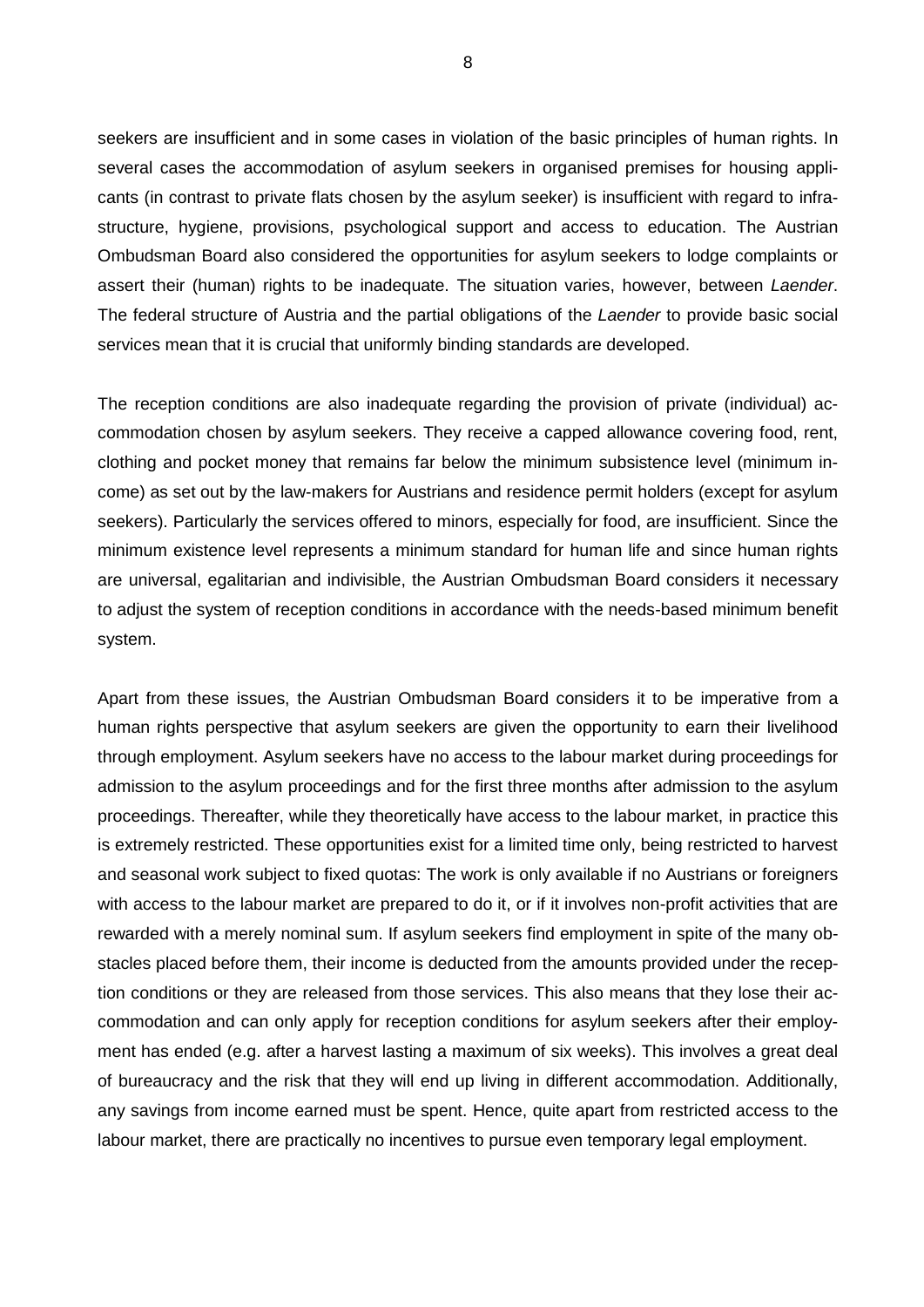Generally, but particularly considering the sometimes very long duration of asylum proceedings (the figures as of 1 January 2011 reveal that almost 4,000 proceedings took over five years) and the fact that the reception conditions remain under the minimum subsistence level, access to the labour market is absolutely imperative.

#### **Accessibility for persons with disabilities:**

Despite great efforts to create a barrier-free environment, this has not been achieved in any relevant area such as construction, communications, information, transport, personal assistance etc. For example, the transitional periods for adapting public buildings for barrier-free access extend in some cases to several decades. In many cases there is a lack of awareness on the part of public administrators concerning the extent of the obligation to create a barrier-free environment. Hence, persons with disabilities are sometimes restricted in their participation in educational events, cultural life or benefitting from the achievements of scientific progress as well as a productive working environment, the highest level of health or the continuous improvement of living standards.

A topic the Austrian Ombudsman Board considers to be of the highest importance is the creation of a centre for persons with disabilities issues that provides comprehensive information on the full spectrum of help on offer, forwards applications to the providers in question and coordinates procedures. Due to the federal structure of Austria and the fragmented areas of responsibility in disability care, applications for financial support not only require great efforts on the part of applicants (who must make up to five applications) but also cause them a great deal of uncertainty. The regulations concerning personal assistance are not uniform throughout the *Laender* either. Regulations do not apply to physically and mentally disabled persons equally and legal entitlements are generally not provided. A working group was formed on this issue, but has yet to present concrete results. In particular, the Austrian Ombudsman Board calls for the legal entitlement to personal assistance for persons with mental and physical handicaps currently excluded from receiving personal assistance throughout Austria.

#### **Retirement and care homes, facilities for persons with disabilities, youth welfare facilities:**

The Commissions of the Austrian Ombudsman Board have visited over 400 facilities until now. Although the controls also found exemplary facilities, the AOB documented cases of maladministration and numerous violations of human rights.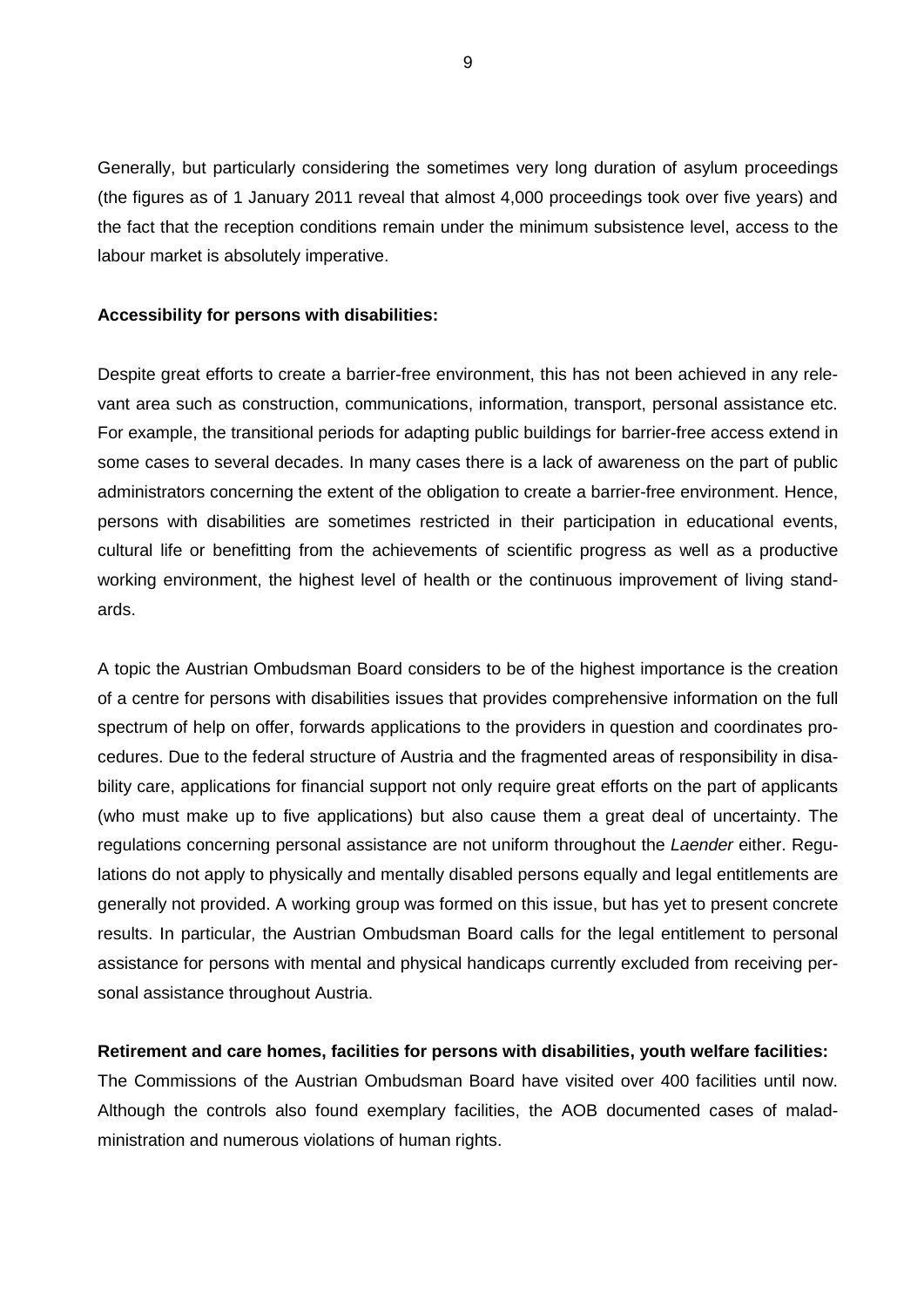The most common problems relating to social rights concerned:

- Overbearing and patronising treatment little respect for the self-determination, autonomy or potential for development of persons with disabilities;
- Deficiencies in the documentation of medical treatment and care and medical disclosure standards;

Commissions discovered cases of psychotropic drugs being prescribed without documentation of the appropriate psychiatric diagnosis. But apart from prescription of psychotropic drugs, the Commissions found cases of inadequate medical documentation in residential homes and other facilities for persons with disabilities.

 A lack of accessibility, grave constructional deficiencies, a lack of access to outdoors and poor hygiene standards;

Commissions established, for example, that there was acute overcrowding in one facility. 30 residents had to use a common room designed for 17 people at the same time. Other residents for whom there was no more place had to have their food in bed. Generally, in many facilities structural barriers lead to great limitations for the residents, which the AOB criticises in the context of the realisation of appropriate housing conditions.

- Placement of young persons in inappropriate facilities, see below;
- Insufficient opportunities for complaint or inadequate responses to them;
- A lack of opportunities to participate in decision-making processes;
- Inadequate therapeutic concepts;
- Minimal financial rewards in daily workshops, see above;
- A shortage of personnel and inadequate qualifications;
	- For example, residents rarely have the opportunity to choose their doctor and receive second opinions. Personnel shortages also mean insufficient support for residents' mobility.

After opening investigative proceedings, in several cases the Austrian Ombudsman Board was able to bring an end to substandard practices and to improve the human rights situation of residents or patients. For example: facilities were closed, deficiencies in building structures or hygienic problems (mould) were eradicated, resident mobility increased, house rules were redrawn and published in EasyRead versions etc.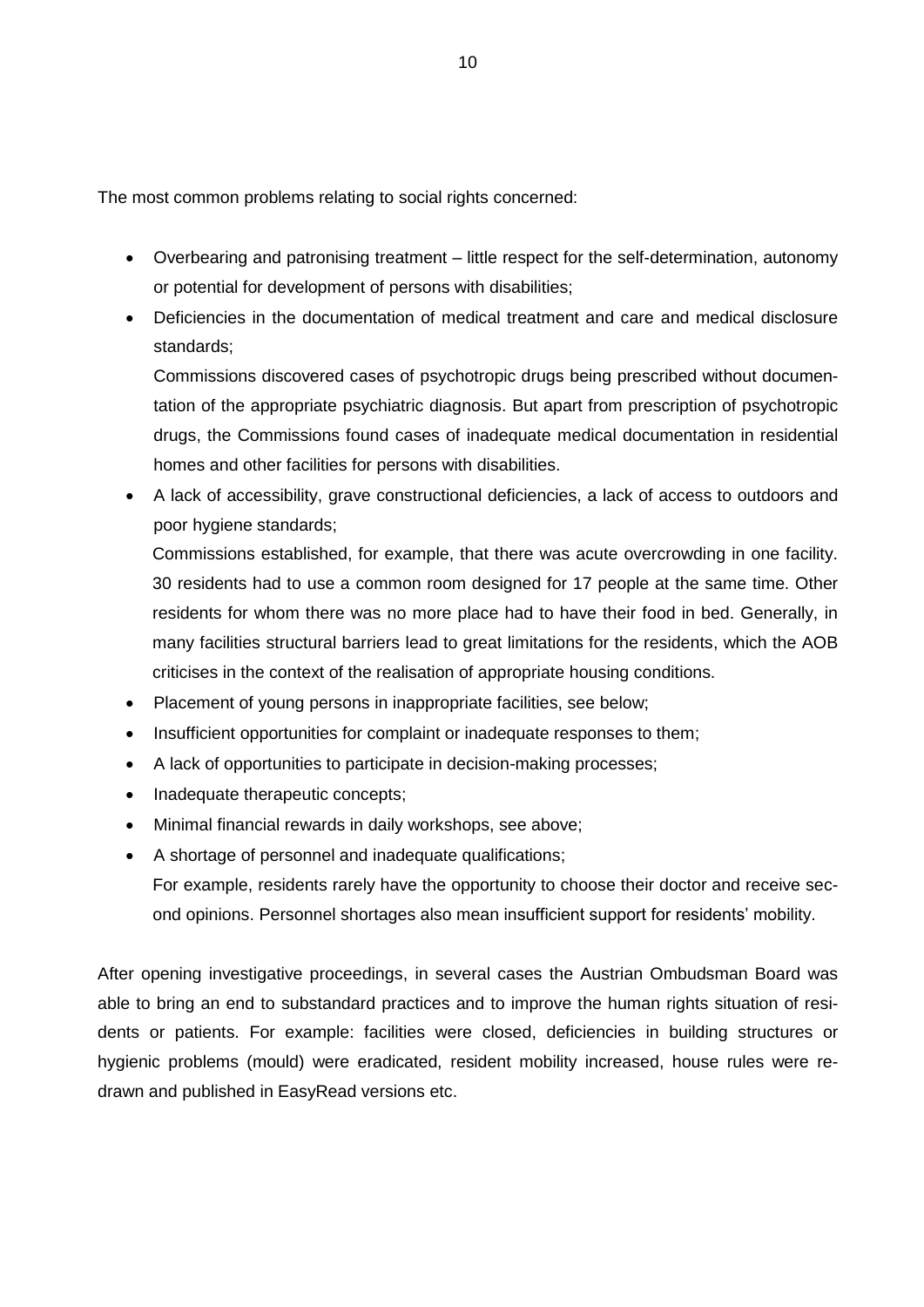#### **Residential choices and inappropriate placements:**

One problem is the often fundamental lack of freedom of choice facing persons with disabilities, senior citizens or children and adolescents. The Austrian Ombudsman Board has repeatedly criticised this in its reports. For example, the AOB considers it unacceptable to house adolescents with psychiatric illness and / or people with multiple disabilities in retirement and nursing homes. In Vienna alone, approximately 350 chronically ill persons with disabilities live in geriatric centres even though they are still under the age of 60. The Austrian Ombudsman Board has opened investigative proceedings.

Regarding the increasing decentralisation of psychiatric care, the Austrian Ombudsman Board recognises that there has indeed been a reduction in the number of beds at large psychiatric hospitals and a regionalisation of care. However, experts have reported to the AOB that there are not enough adequate facilities for patients with chronic mental illnesses or mentally disabled persons. The Commissions have repeatedly encountered cases of inappropriate placement of residents. In these cases the persons concerned have fewer opportunities for personal development and have no freedom of choice concerning their housing.

Experts inform the Austrian Ombudsman Board that residents requiring "more intensive forms of care" in particular have difficulties receiving placements in appropriate facilities. On one hand, places in psychiatric hospitals are being cut, which has led to a rise in the demand for supplementary care clinics, assisted group homes and residential homes. On the other hand, these reports observe that with the extensive privatisation of care facilities there is the tendency for providers to give preference to patients who are easy to care for. Moreover, experts observe that facility concepts and existing offers are seldom reviewed and that less attention is paid to meeting residents' personal needs and way of life. It is suspected that especially for persons with chronic mental illnesses the availability of appropriate care is insufficient.

In one documented case a patient with active schizophrenic psychosis has been living in a locked ward since 1967 and is housed in a two-bed room. He has to accept a new roommate on an almost weekly basis and hardly has any privacy. The Austrian Ombudsman Board has initiated investigative proceedings.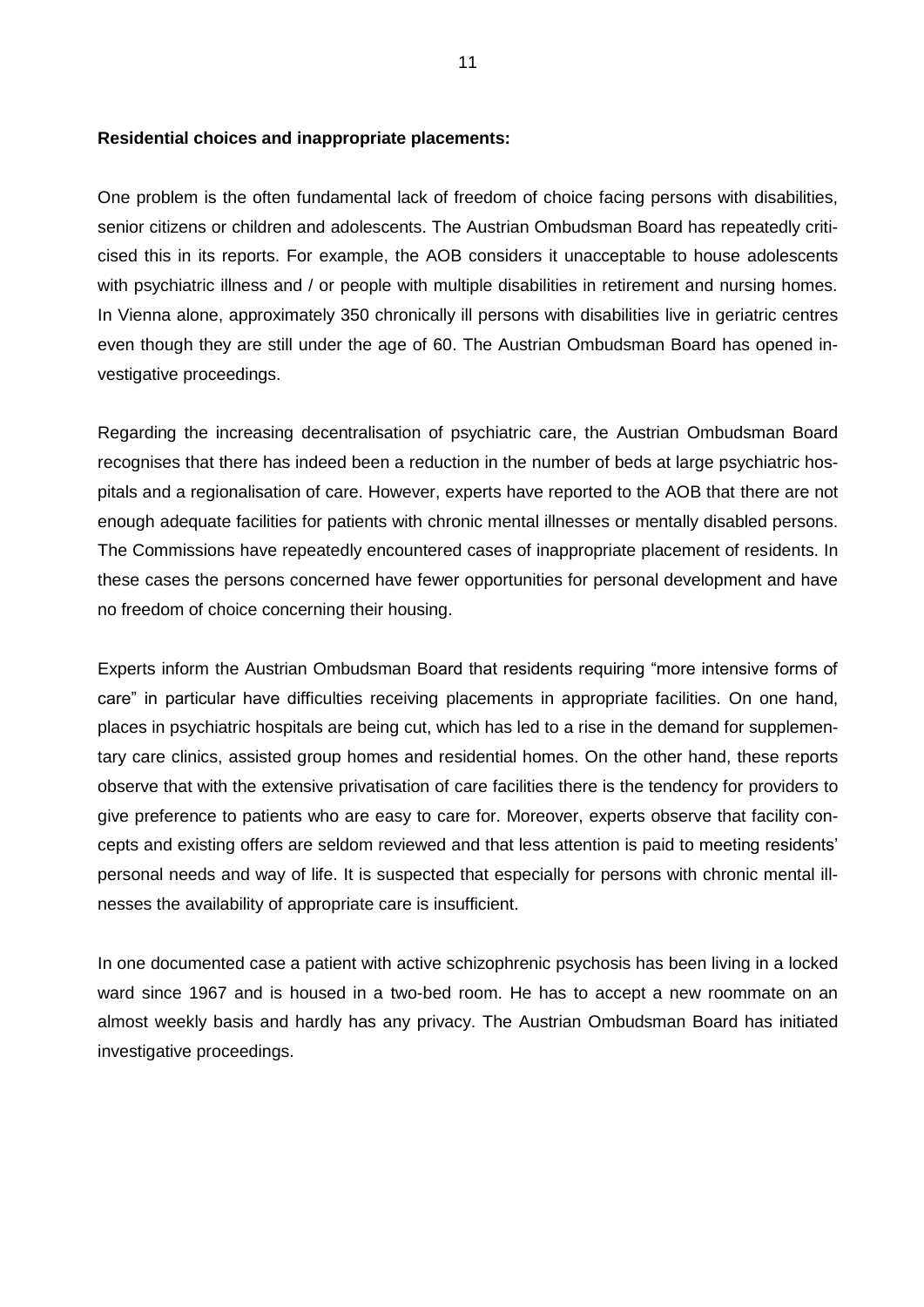In another facility there was a complete lack of a pedagogic concept and the development potential of the adolescents was severely restricted. As a consequence, service contracts with this facility were cancelled and the Austrian Ombudsman Board initiated investigative proceedings.

### **Housing for the homeless:**

In one *Land* the Austrian Ombudsman Board examined whether homeless foreigners were accepted in overnight shelters for the homeless. It was found that there was a disproportionate number of persons without Austrian citizenship. At the same time, it was also ascertained that many foreigners had to be turned away from shelters. According to EU law, social welfare is to be granted EU citizens who were employed or self-employed in Austria, long-term foreign nationals with rights to residence as well as a number of other cases. Examining whether the requirements are fulfilled is not an easy task for the social services, yet it must be performed quickly to ensure necessary and efficient protection of lives. Other foreigners who have been in Austria legally for more than three months are at the mercy of the arbitrary decisions of the service workers they encounter. The Austrian Ombudsman Board raises the question as to whether every homeless person living in Vienna is granted access to homeless shelters and related facilities. From the perspective of human rights obligations, this is imperative.

## **Rehabilitation of children:**

In Austria there is a shortage of places in rehabilitation centres for children and adolescents forced to spend a long time in hospital due to chronic or life-threatening illnesses. There are hardly any specialist rehabilitation centres for children and adolescents and these shortages extend to acute rehabilitation as well as further treatment in hospitals and clinics. While all responsible institutions advocate the establishment of such facilities, plans have not been realised, mainly for financial reasons. Additionally, while health insurance carriers are obliged to implement rehabilitative treatment, the persons affected have no individual legal entitlement to benefits.

## **Children and young people with psychiatric disorders or diagnoses:**

Psychiatric disorders in children and adolescents are often overlooked or trivialised. This is compounded by an acute shortage of care. Roughly 20% of children and young people under 18 have psychiatric disorders, and around half of them require treatment. The list of disorders is headed by anxiety disorders, followed by various kinds of depression. Further disorders are anorexia nervosa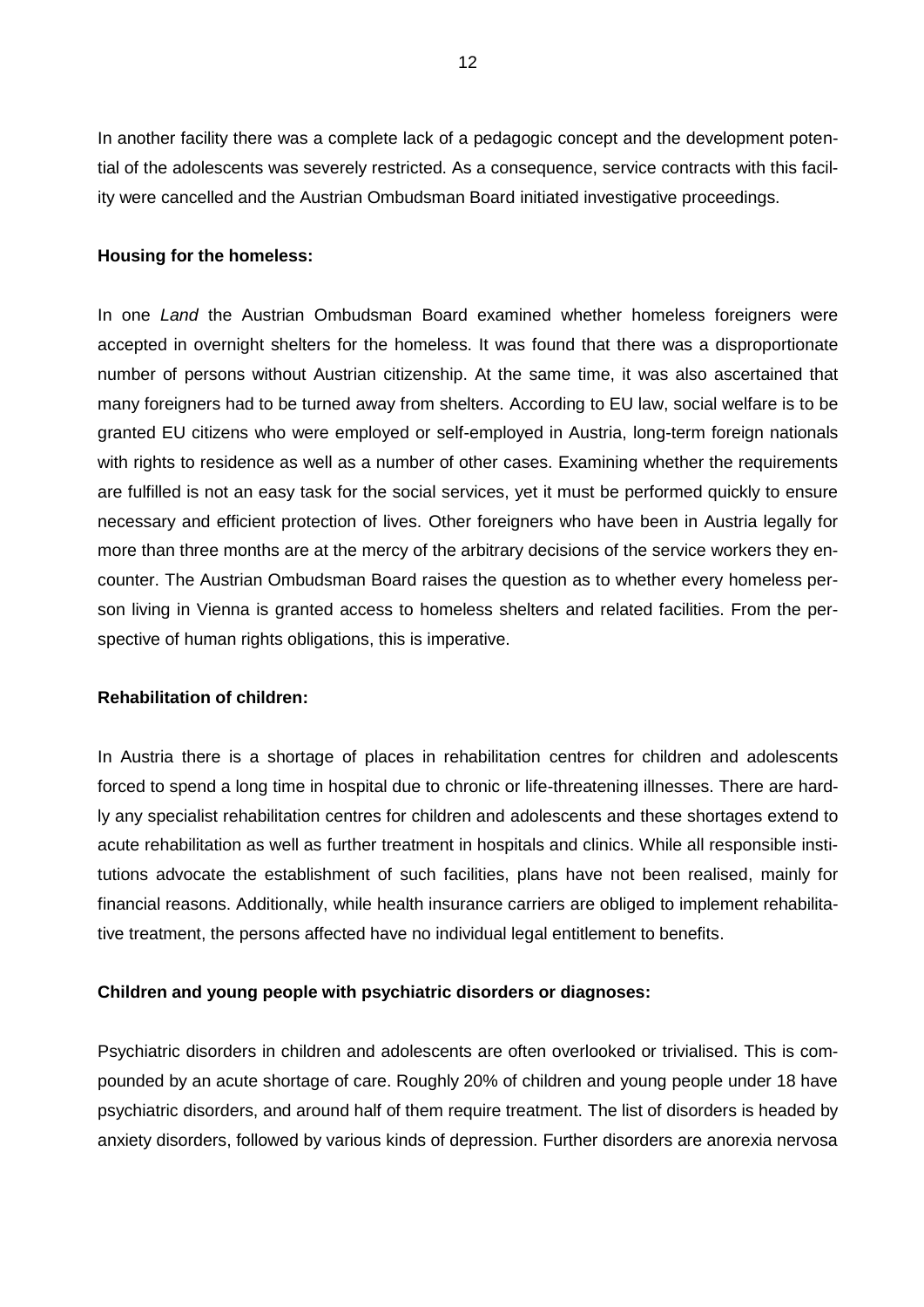or bulimia nervosa, attention deficit disorder, psychoses, developmental disorders such as spelling deficits or autism spectrum disorders, conduct disorder and attachment disorders.

There are only twelve specialist doctors in the public health system offering primary medical care for approximately 258,000 children and young people. In four *Laender*, minors can only be treated by *Wahlaerzte* (doctors with special agreement within the health system). That is particularly tragic for patients with severe chronic illnesses, since many parents cannot afford private treatment. The number of hospital beds in the child and adolescent psychiatry sector also lags far behind the stipulated standards. The Austrian Health Structural Plan (*Oesterreichischer Strukturplan Gesundheit* – *ÖSG*) very clearly expresses the need for one child and adolescent psychiatry ward for every 300,000 of the population. However, in most *Laender* there are presently only about half the number of hospital beds the ÖSG stipulates should be designated for child and adolescent psychiatry. The minimum number of beds is only available in Carinthia.

Youth welfare in Austria offers only very little specialised care in the field of social therapy or social psychiatry for minors who cannot live with their parents. In Vienna, the federal capital with a population of over 1.7 million, there are for example only 30 such places. If fast and immediate treatment is not available for the persons concerned, they could be seriously affected by lifelong negative impacts.

## **Health care for persons with disabilities:**

The danger that people with intellectual disabilities do not receive adequate medical attention exists outside of homes too. Some health care facilities in Austria are still not sufficiently equipped to deal with this type of patients with regard to specific symptoms and unfamiliar behaviours. Accessibility is particularly called for not only in terms of structural accessibility but also with regard to communication (see above).

## **Problems with the premature ending of treatment for adolescents:**

Adolescents can only be housed in youth welfare facilities until they have reached the age of 18 (the age of majority). They must then leave their familiar institutions and are supposed to be in a position to lead an independent life. It is particularly at this stage of their lives that many adolescents become stable, and in many cases further care after they have reached the age of 18 would be desirable in order not to endanger the success of the care provided.